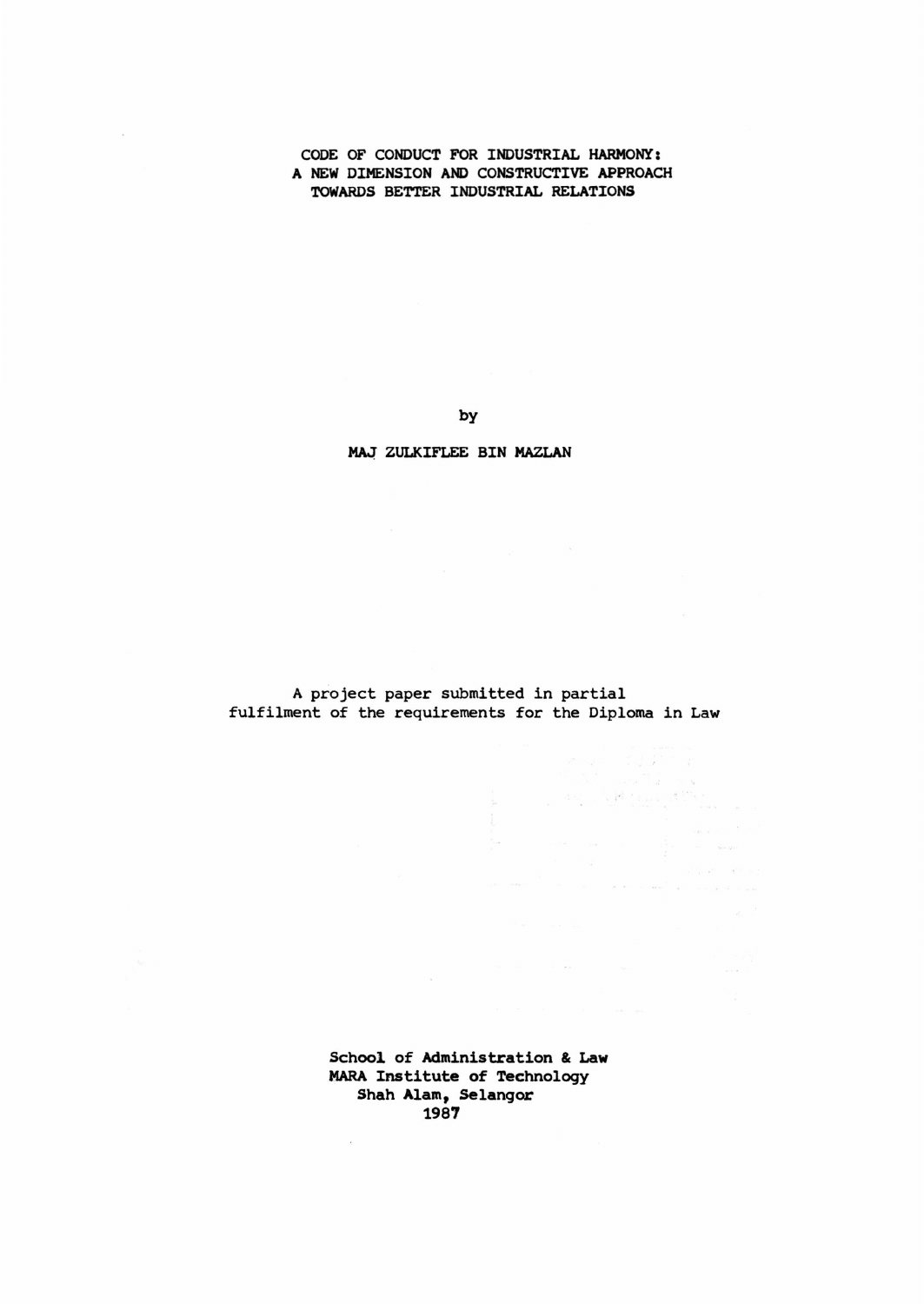# **PREFACE**

THIS IS MY FIRST PROJECT PAPER AND I DO HOPE THAT THIS PROJECT PAPER WILL GIVE BENEFITS TO ALL LECTURES AND STUDENTS ON THEIR STUDIES IN **COMPANY LAW. FOR THIS PROJECT PAPER I WOULD** LIKE TO THANKS MY SUPERVISOR ENCIK MAHENDRAN WHO HAD BEEN VERY KIND FOR SUPPLYING ME WITH ARTICLES AND MATERIALS AND ALSO GUIDED ME TO HOW TO PREPARE THIS PROJECT PAPER, TO ENCIK KHALID FOR GIVING ME THE OPPORTUNITY TO HAVE THIS TOPIC FOR PROJECT PAPER AND ENCIK JANTAN FOR HELPING ME WITH THE TYPING.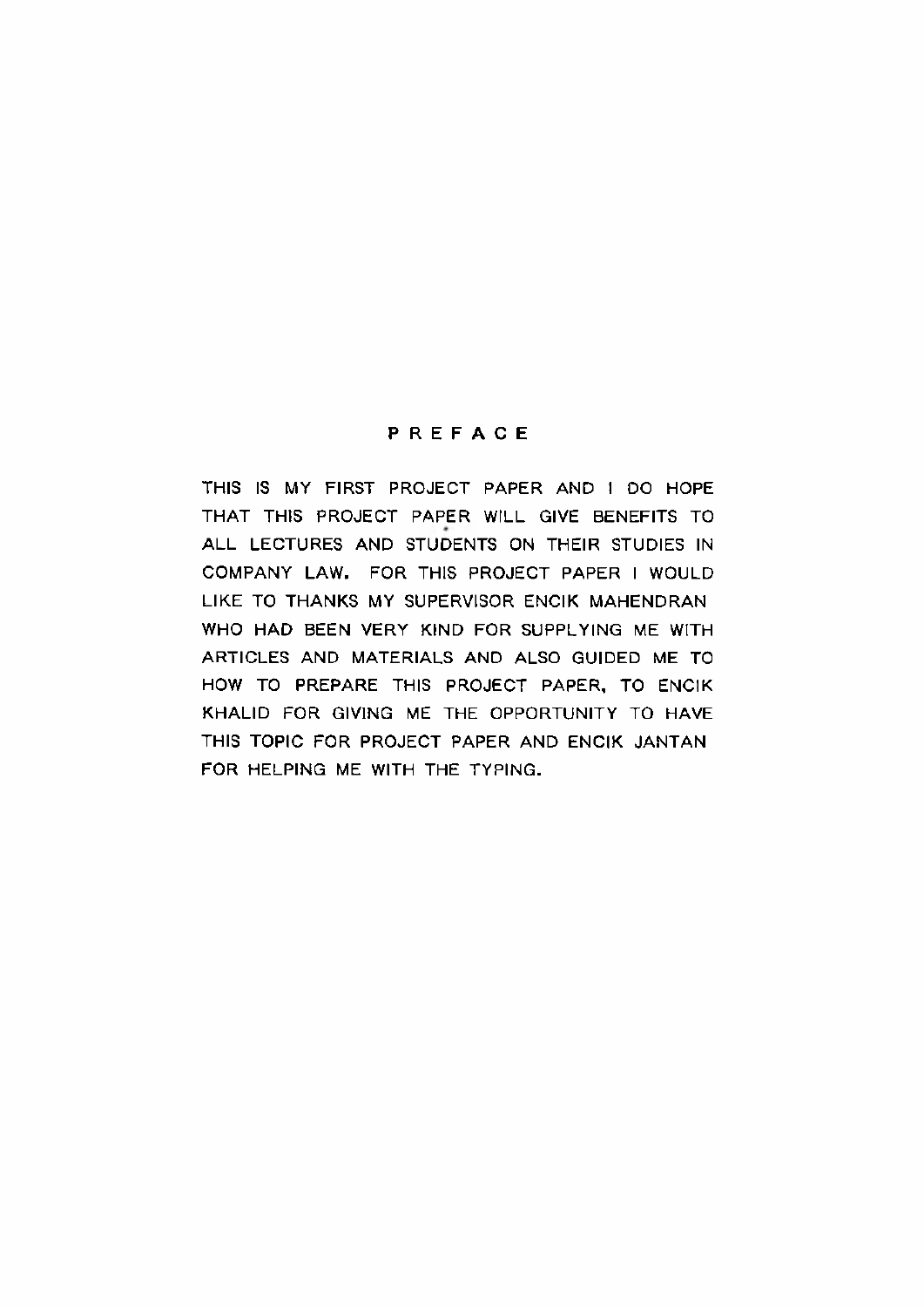#### INTRODUCTION

#### **THE CONCEPT OF THE COMPANY**

A redistered company i.e. a company incorporated by registration under the companies Acts, is regarded by the law as a person, just as a human being. This artificial or juvistic person can own land and other property, enter into contracts, sue and be sued, have a bank account in its pys name, owe money to others and be a creditor of other people and other companies, and employ people to work for it. The company's money and property belong to the company and not to the **aembers or shareholders, although the umbers or shareholders aay be said to won the coapany s im ila r ly , the company's debts are the debts of the coapany and the shareholders cannot be** compelled to pay them, although if, for example, the company is being wound up and its assets do **not re a lis e a sum s u ffic ie n t to pay its debts, a shareholder whose l la b l lt y is lim ite d by shares** is liable to contribute to the assets up to the amount, if any unpaid on his shares. A Company, **of course, can only act through huean agents, and those who manage its business are called** directors. But the directors are only agents of the company, with the powers of management given by the company's articles of association and usually with power to delegate any of their powers to a managing director. The company is also liable for torts and crimes committed by **its servants and agents within the scope of their employment or authority. This conception** of a company as a corporation, i.e. a person separate and district from the other persons who are its members and directors. Is the fundamental principle of company law.

The directors of a company, who are usually appointed by the members at their annual general meeting, have wide powers to manage the company's business conferred upon them by the articles. The members cannot control the exercise of the these powers, although they can, e.g. alter the articles. The directors owe certain duties of good faith care to the company. A registered company is capable of perpetual succession but it may become insolvent or it may dicide to retire from business. in such case it is wound up, i.e. it is put, or it goes, into liquidation and a person, called a liquidator, is appointed to wind up its affairs. He sells the company's property and pay as such of its debts as he can do out of the proceeds of sale, if there is a surplus, be distributes it among the shareholders when the llouidation is completed the company is dissolved and ceasses to exist.

*\*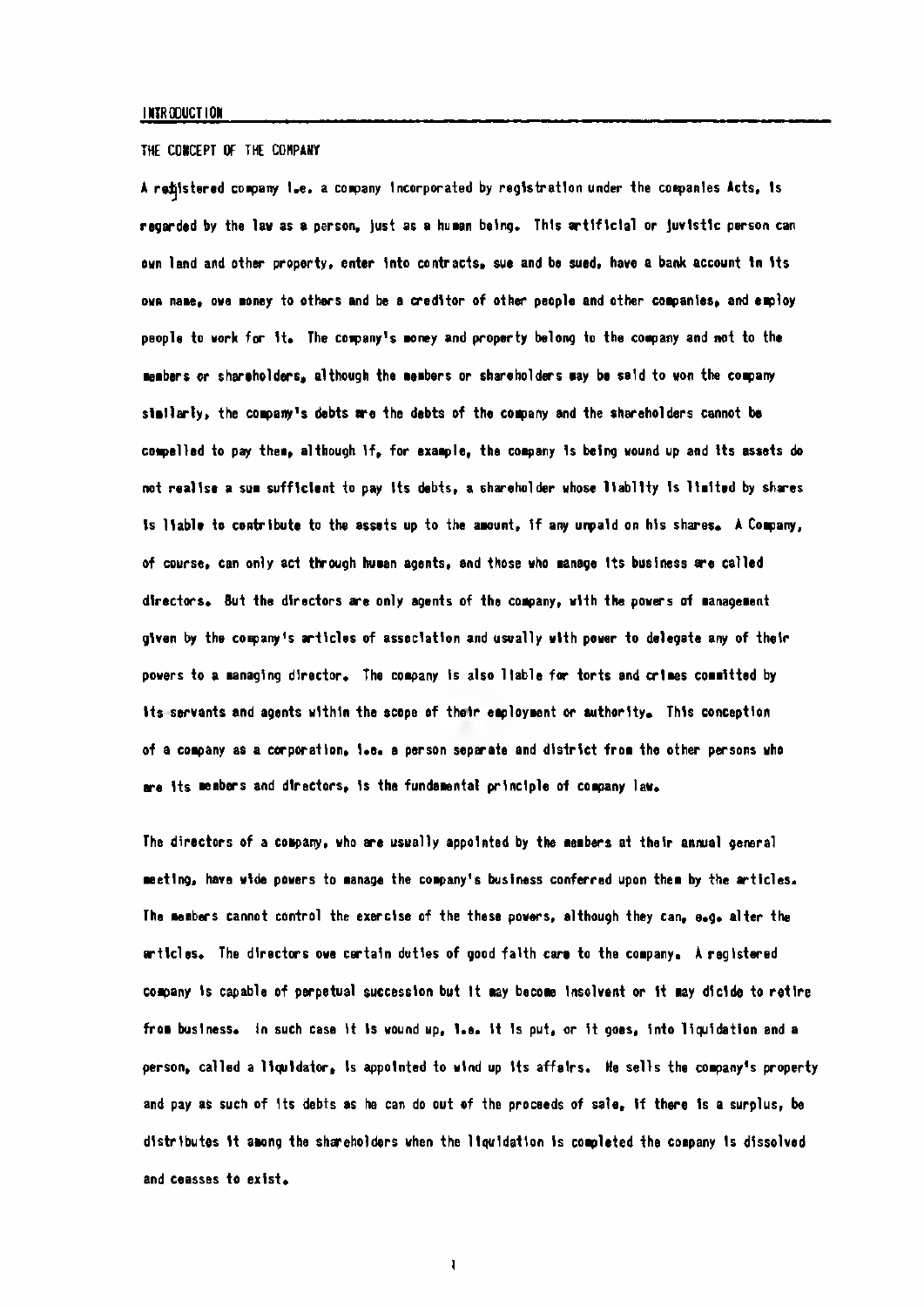### **WHAT IS A DIRECTOR?**

As a company cannot obviously act on its own, directors are entrusted with the duty of **aanaging its affairs. Every company must have at least two directors, each having his p rin c ip a l or only place of residence w ith in Malaysia. The coapanles Act is u nfortunately** not helpful in defining a director, stating merely that it "includes any person occupying the position of director of a corporation by whatever name called and includes a person in accordance with whose directions or instructions the directors of a corporation are accustomed to act and an alternate or substitute director<sup>e</sup>. **Directors have also been** defined as trustees, agents and employees but it is obvious that not one single term can exhaustively define their powers and duties. Articles 73 of Table A of the Fourth Schedule **to the Coapanles Act s tates:**

The business of the company shall be managed by the directors who may pay all expenses incurred in promoting and registering the company, and may exercise all such powers of the company as are not, by the Act or by these requistions, required to be exercised by the company in general meeting, subject nevertheless, to any these requistions, to the provisions of the Act, and to such requlations, being not inconsistent with the aforesaid **regulations or provisions, as aay be prescribed by the company in general meeting; but no requisition made by the company in general meeting shall** invalidate any prior act of the directors which would have been valid if that **re g u la tio n had not been aade.**

It appears therefore that the precise nature of directors' powers and duties depends on the Articles in each case subject to the overriding provisions of the coapanies Act. It should be noted that in a private company the directors are usually substantial shareholders. In a public company, the directors normally have few shares, their fees and other emoluments, rather than their dividends, being their main sources of profit from the company, with the result that management and ownership of the company are divorced.

**2**